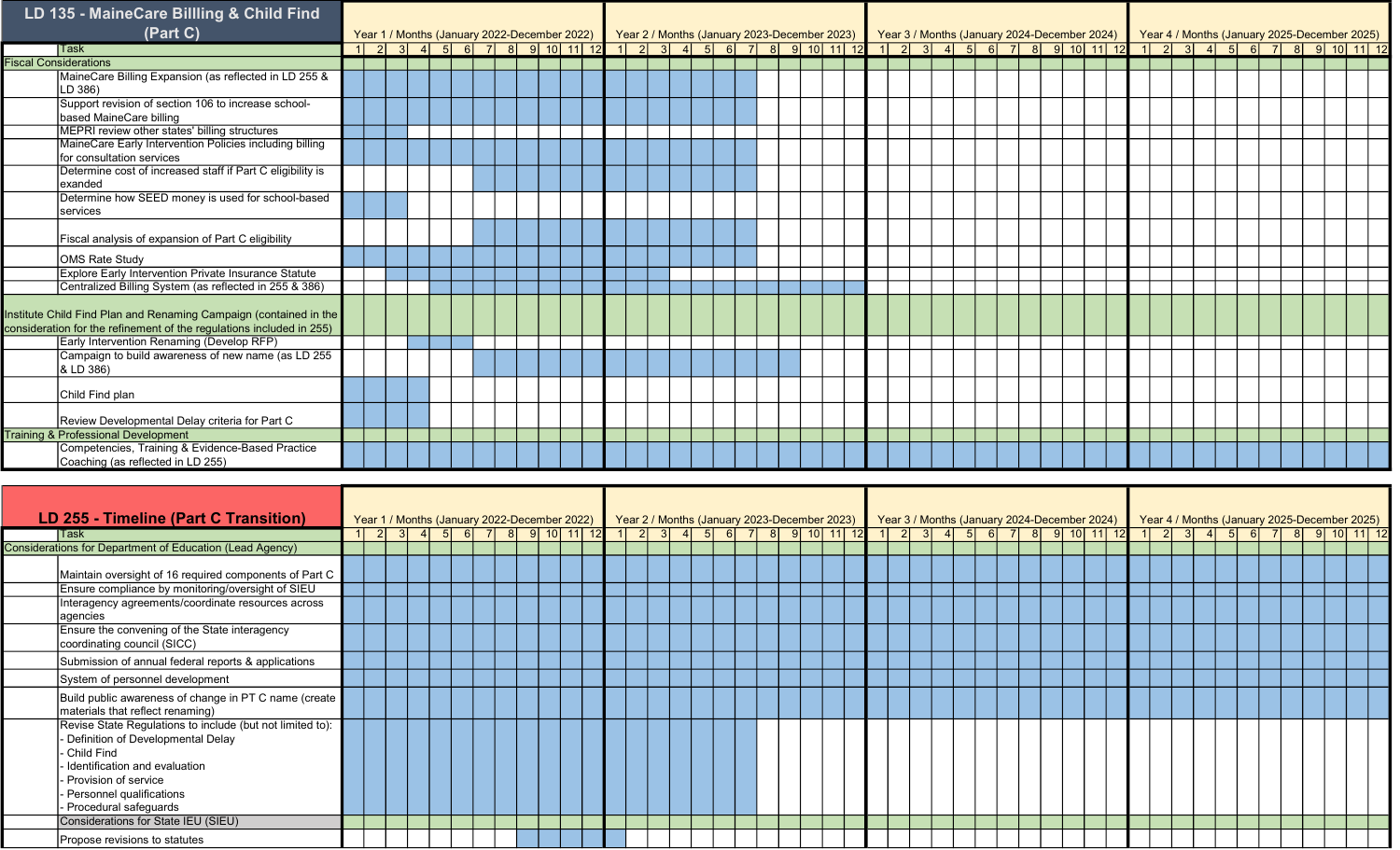| Approval)<br>Apply for Part C Extended Option<br>Formation of Board<br>Study other boards, including boards in other states<br>Define and articulate roles and responsibilities of<br>members of the Board Appointment by Commissioner of<br><b>DOE</b><br>Role of the Chair and term of service<br>Responsibilities and authority for each member |  |  |  |  |
|----------------------------------------------------------------------------------------------------------------------------------------------------------------------------------------------------------------------------------------------------------------------------------------------------------------------------------------------------|--|--|--|--|
|                                                                                                                                                                                                                                                                                                                                                    |  |  |  |  |
|                                                                                                                                                                                                                                                                                                                                                    |  |  |  |  |
|                                                                                                                                                                                                                                                                                                                                                    |  |  |  |  |
|                                                                                                                                                                                                                                                                                                                                                    |  |  |  |  |
|                                                                                                                                                                                                                                                                                                                                                    |  |  |  |  |
|                                                                                                                                                                                                                                                                                                                                                    |  |  |  |  |
|                                                                                                                                                                                                                                                                                                                                                    |  |  |  |  |
|                                                                                                                                                                                                                                                                                                                                                    |  |  |  |  |
| Length of term for each member (stagger terms)                                                                                                                                                                                                                                                                                                     |  |  |  |  |
| - Bylaws                                                                                                                                                                                                                                                                                                                                           |  |  |  |  |
| Executive Director hired by Board                                                                                                                                                                                                                                                                                                                  |  |  |  |  |
| <b>Staffing Considerations</b>                                                                                                                                                                                                                                                                                                                     |  |  |  |  |
| Reconcile collective bargaining agreements to reflect                                                                                                                                                                                                                                                                                              |  |  |  |  |
| the transition                                                                                                                                                                                                                                                                                                                                     |  |  |  |  |
| State-Level Transition Leadership Planning                                                                                                                                                                                                                                                                                                         |  |  |  |  |
| Determine which CDS staff will transition to Part C (to                                                                                                                                                                                                                                                                                            |  |  |  |  |
| maintain existing benefits/retirement)                                                                                                                                                                                                                                                                                                             |  |  |  |  |
| Examine how to use 9 existing regional sites                                                                                                                                                                                                                                                                                                       |  |  |  |  |
| CDS Part C evidence-based practices training                                                                                                                                                                                                                                                                                                       |  |  |  |  |
| <b>Fiscal Considerations</b>                                                                                                                                                                                                                                                                                                                       |  |  |  |  |
|                                                                                                                                                                                                                                                                                                                                                    |  |  |  |  |
| Central Billing System Implemention                                                                                                                                                                                                                                                                                                                |  |  |  |  |
|                                                                                                                                                                                                                                                                                                                                                    |  |  |  |  |
| Fiscal analysis of extended eligibility under Part C option                                                                                                                                                                                                                                                                                        |  |  |  |  |
| Determine the cost of administering Part C as an SIEU                                                                                                                                                                                                                                                                                              |  |  |  |  |
|                                                                                                                                                                                                                                                                                                                                                    |  |  |  |  |
| MaineCare for Part C                                                                                                                                                                                                                                                                                                                               |  |  |  |  |
|                                                                                                                                                                                                                                                                                                                                                    |  |  |  |  |
|                                                                                                                                                                                                                                                                                                                                                    |  |  |  |  |
| <b>OMS Rate Study</b>                                                                                                                                                                                                                                                                                                                              |  |  |  |  |
| Funding formula and mechanism for Part C                                                                                                                                                                                                                                                                                                           |  |  |  |  |
| <b>Complete Guidance &amp; Training</b>                                                                                                                                                                                                                                                                                                            |  |  |  |  |
|                                                                                                                                                                                                                                                                                                                                                    |  |  |  |  |
| Training and Professional Development                                                                                                                                                                                                                                                                                                              |  |  |  |  |
|                                                                                                                                                                                                                                                                                                                                                    |  |  |  |  |
| LD 386 - Part B 619                                                                                                                                                                                                                                                                                                                                |  |  |  |  |
| Year 1 / Months (January 2022-December 2022) Year 2 / Months (January 2023-December 2023) Year 3 / Months (January 2024-December 2024) Year 4 / Months (January 2025-December 2025)<br>1 2 3 4 5 6 7 8 9 10 11 12 1 2 3 4 5 6 7 8 9 10 11 12 1 2 3 4 2 4 2 4 2 5 6 7 8 9 10 11 12<br>$1 \ 2 \ 3 \ 4 \ 5 \ 6 \ 7 \ 8 \ 9 \ 10 \ 11 \ 12$<br>Task    |  |  |  |  |
|                                                                                                                                                                                                                                                                                                                                                    |  |  |  |  |
| Hybrid Model: Provision of services for 3-5 year olds by                                                                                                                                                                                                                                                                                           |  |  |  |  |
| <b>SAUs</b>                                                                                                                                                                                                                                                                                                                                        |  |  |  |  |
| Build public awareness of separation of PT C & PT B                                                                                                                                                                                                                                                                                                |  |  |  |  |
| (create materials that reflect renaming)                                                                                                                                                                                                                                                                                                           |  |  |  |  |
| Revise State Regulations to include (but not limited to):                                                                                                                                                                                                                                                                                          |  |  |  |  |
| Child Find                                                                                                                                                                                                                                                                                                                                         |  |  |  |  |
| Determine eligibility requirements                                                                                                                                                                                                                                                                                                                 |  |  |  |  |
| Identification and evaluation                                                                                                                                                                                                                                                                                                                      |  |  |  |  |
| Provision of service                                                                                                                                                                                                                                                                                                                               |  |  |  |  |
| Considerations for Department of Education & Office of Special<br><b>Services</b><br>Personnel qualifications                                                                                                                                                                                                                                      |  |  |  |  |
| - Procedural safeguards                                                                                                                                                                                                                                                                                                                            |  |  |  |  |
| Office of Special Education Programs (OSEP - federal                                                                                                                                                                                                                                                                                               |  |  |  |  |
| Approval)                                                                                                                                                                                                                                                                                                                                          |  |  |  |  |
|                                                                                                                                                                                                                                                                                                                                                    |  |  |  |  |
| Revise State Statutes & propose to committee                                                                                                                                                                                                                                                                                                       |  |  |  |  |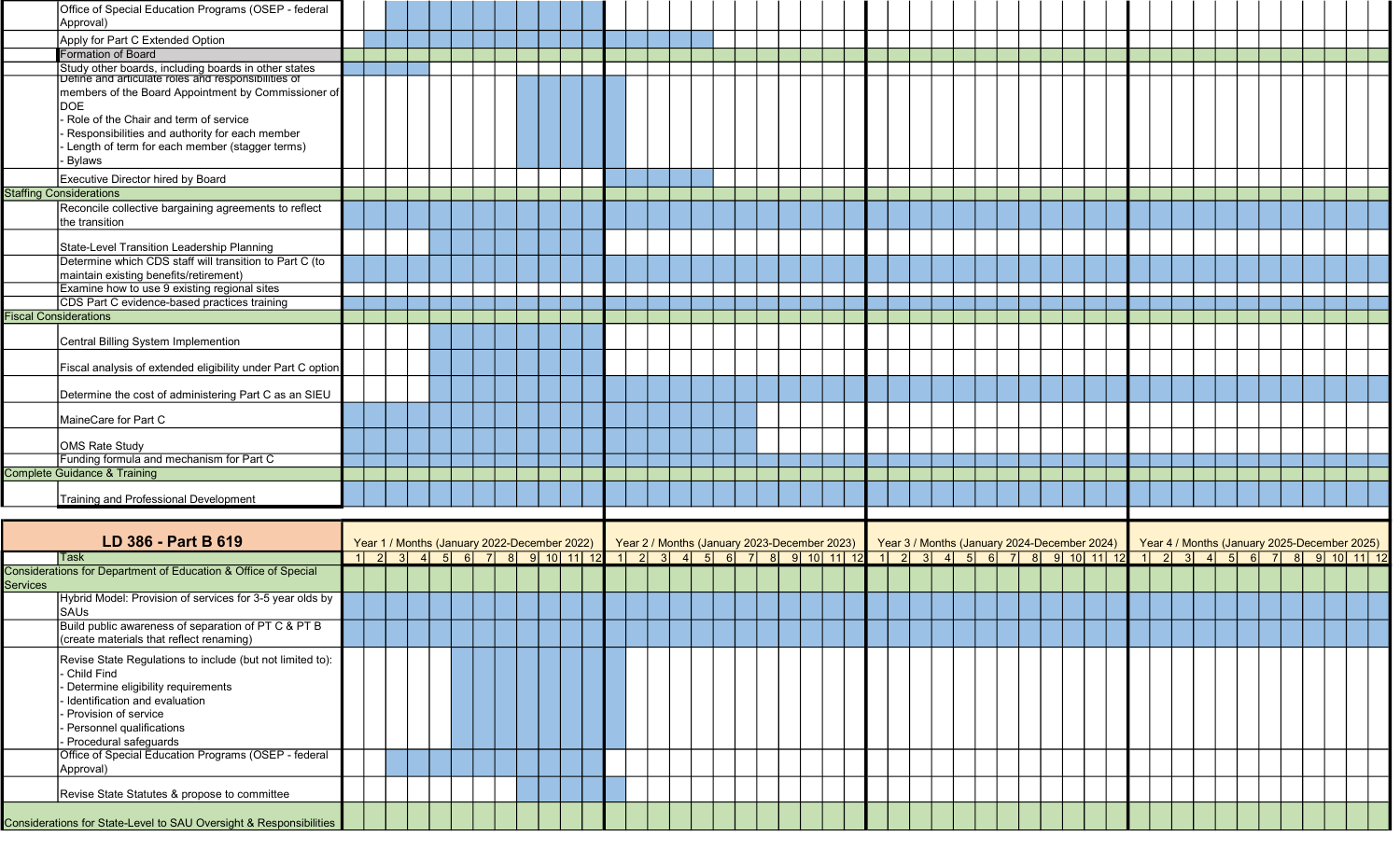|                              | Contract with an independent project manager to                                                             |  |  |  |  |  |  |  |  |  |  |  |  |  |  |  |  |  |
|------------------------------|-------------------------------------------------------------------------------------------------------------|--|--|--|--|--|--|--|--|--|--|--|--|--|--|--|--|--|
|                              | oversee the transition                                                                                      |  |  |  |  |  |  |  |  |  |  |  |  |  |  |  |  |  |
|                              | Consideration for how the new and existing SAU-<br>managed programs will be included in the transition      |  |  |  |  |  |  |  |  |  |  |  |  |  |  |  |  |  |
|                              | planning                                                                                                    |  |  |  |  |  |  |  |  |  |  |  |  |  |  |  |  |  |
|                              | Identify components of readiness assessment to                                                              |  |  |  |  |  |  |  |  |  |  |  |  |  |  |  |  |  |
|                              | determine an SAU's capacity to assume programming                                                           |  |  |  |  |  |  |  |  |  |  |  |  |  |  |  |  |  |
|                              | Consideration for how Early Childhood Learning staff will                                                   |  |  |  |  |  |  |  |  |  |  |  |  |  |  |  |  |  |
|                              | continue to partner with 4 year old public preschool                                                        |  |  |  |  |  |  |  |  |  |  |  |  |  |  |  |  |  |
|                              | programs                                                                                                    |  |  |  |  |  |  |  |  |  |  |  |  |  |  |  |  |  |
|                              | Create transition resources, including resource mapping<br>and readiness assessments, for SAUs to access to |  |  |  |  |  |  |  |  |  |  |  |  |  |  |  |  |  |
|                              | prepare for the transition of 3 and 4 year old children to                                                  |  |  |  |  |  |  |  |  |  |  |  |  |  |  |  |  |  |
|                              | SAUs.                                                                                                       |  |  |  |  |  |  |  |  |  |  |  |  |  |  |  |  |  |
|                              | Considerations for the transition of the Administrative                                                     |  |  |  |  |  |  |  |  |  |  |  |  |  |  |  |  |  |
|                              | Office staff from CDS (includes planning through                                                            |  |  |  |  |  |  |  |  |  |  |  |  |  |  |  |  |  |
|                              | transition)<br>- Existing HR, fiscal, clerical                                                              |  |  |  |  |  |  |  |  |  |  |  |  |  |  |  |  |  |
|                              | Consideration of transition to SAU oversight (hybrid                                                        |  |  |  |  |  |  |  |  |  |  |  |  |  |  |  |  |  |
|                              | model)                                                                                                      |  |  |  |  |  |  |  |  |  |  |  |  |  |  |  |  |  |
|                              | <b>Staffing Considerations</b>                                                                              |  |  |  |  |  |  |  |  |  |  |  |  |  |  |  |  |  |
|                              | Reconcile collective bargaining agreements to reflect                                                       |  |  |  |  |  |  |  |  |  |  |  |  |  |  |  |  |  |
|                              | the transition                                                                                              |  |  |  |  |  |  |  |  |  |  |  |  |  |  |  |  |  |
|                              | Develop a job description and hire a Project Manager to                                                     |  |  |  |  |  |  |  |  |  |  |  |  |  |  |  |  |  |
|                              | serve in a limited-period position                                                                          |  |  |  |  |  |  |  |  |  |  |  |  |  |  |  |  |  |
|                              |                                                                                                             |  |  |  |  |  |  |  |  |  |  |  |  |  |  |  |  |  |
|                              | Analyze which positions will need to remain in Part C                                                       |  |  |  |  |  |  |  |  |  |  |  |  |  |  |  |  |  |
|                              | Determine compensation package for those existing                                                           |  |  |  |  |  |  |  |  |  |  |  |  |  |  |  |  |  |
|                              | Part C staff<br>Preparedness for 282s                                                                       |  |  |  |  |  |  |  |  |  |  |  |  |  |  |  |  |  |
|                              | - Identify the needs of existing CDS staff to transition to                                                 |  |  |  |  |  |  |  |  |  |  |  |  |  |  |  |  |  |
|                              | earning their 282s                                                                                          |  |  |  |  |  |  |  |  |  |  |  |  |  |  |  |  |  |
|                              | - Develop tiers of credentially pathways for staff, based                                                   |  |  |  |  |  |  |  |  |  |  |  |  |  |  |  |  |  |
|                              | on the identified needs                                                                                     |  |  |  |  |  |  |  |  |  |  |  |  |  |  |  |  |  |
|                              | Implementation of credenitaling pathways                                                                    |  |  |  |  |  |  |  |  |  |  |  |  |  |  |  |  |  |
|                              | Full credentially of existing individuals that want to<br>transition to SAUs                                |  |  |  |  |  |  |  |  |  |  |  |  |  |  |  |  |  |
|                              | Retirement system considerations                                                                            |  |  |  |  |  |  |  |  |  |  |  |  |  |  |  |  |  |
|                              | - Create outline for what transitioning to MEPERS will                                                      |  |  |  |  |  |  |  |  |  |  |  |  |  |  |  |  |  |
|                              | look like for someone vested and someone who is not                                                         |  |  |  |  |  |  |  |  |  |  |  |  |  |  |  |  |  |
|                              | vested                                                                                                      |  |  |  |  |  |  |  |  |  |  |  |  |  |  |  |  |  |
|                              | - Explain how someone can opt to stay in Part C                                                             |  |  |  |  |  |  |  |  |  |  |  |  |  |  |  |  |  |
| <b>Fiscal Considerations</b> |                                                                                                             |  |  |  |  |  |  |  |  |  |  |  |  |  |  |  |  |  |
|                              | Central Billing System                                                                                      |  |  |  |  |  |  |  |  |  |  |  |  |  |  |  |  |  |
|                              | MaineCare School-Based Services Section - Expanding                                                         |  |  |  |  |  |  |  |  |  |  |  |  |  |  |  |  |  |
|                              | the school-based services that are reimburseable                                                            |  |  |  |  |  |  |  |  |  |  |  |  |  |  |  |  |  |
|                              | through MaineCare (Ch 106 update)                                                                           |  |  |  |  |  |  |  |  |  |  |  |  |  |  |  |  |  |
|                              | Conduct a rate study and establish a rate structure for                                                     |  |  |  |  |  |  |  |  |  |  |  |  |  |  |  |  |  |
|                              | special purpose private preschools                                                                          |  |  |  |  |  |  |  |  |  |  |  |  |  |  |  |  |  |
|                              | Rate Study by OMS                                                                                           |  |  |  |  |  |  |  |  |  |  |  |  |  |  |  |  |  |
|                              | Consideration of funding sources for 619 Services                                                           |  |  |  |  |  |  |  |  |  |  |  |  |  |  |  |  |  |
|                              | Consideration of the fiscal support in the funding formula                                                  |  |  |  |  |  |  |  |  |  |  |  |  |  |  |  |  |  |
|                              | for transitioning 282s to SAUs                                                                              |  |  |  |  |  |  |  |  |  |  |  |  |  |  |  |  |  |
|                              | Analysis of fiscal impact on private industry<br>Fiscal management of transferring                          |  |  |  |  |  |  |  |  |  |  |  |  |  |  |  |  |  |
|                              | responsibility/contracts for lease spaces for existing                                                      |  |  |  |  |  |  |  |  |  |  |  |  |  |  |  |  |  |
|                              | programs to SAUs                                                                                            |  |  |  |  |  |  |  |  |  |  |  |  |  |  |  |  |  |
|                              |                                                                                                             |  |  |  |  |  |  |  |  |  |  |  |  |  |  |  |  |  |